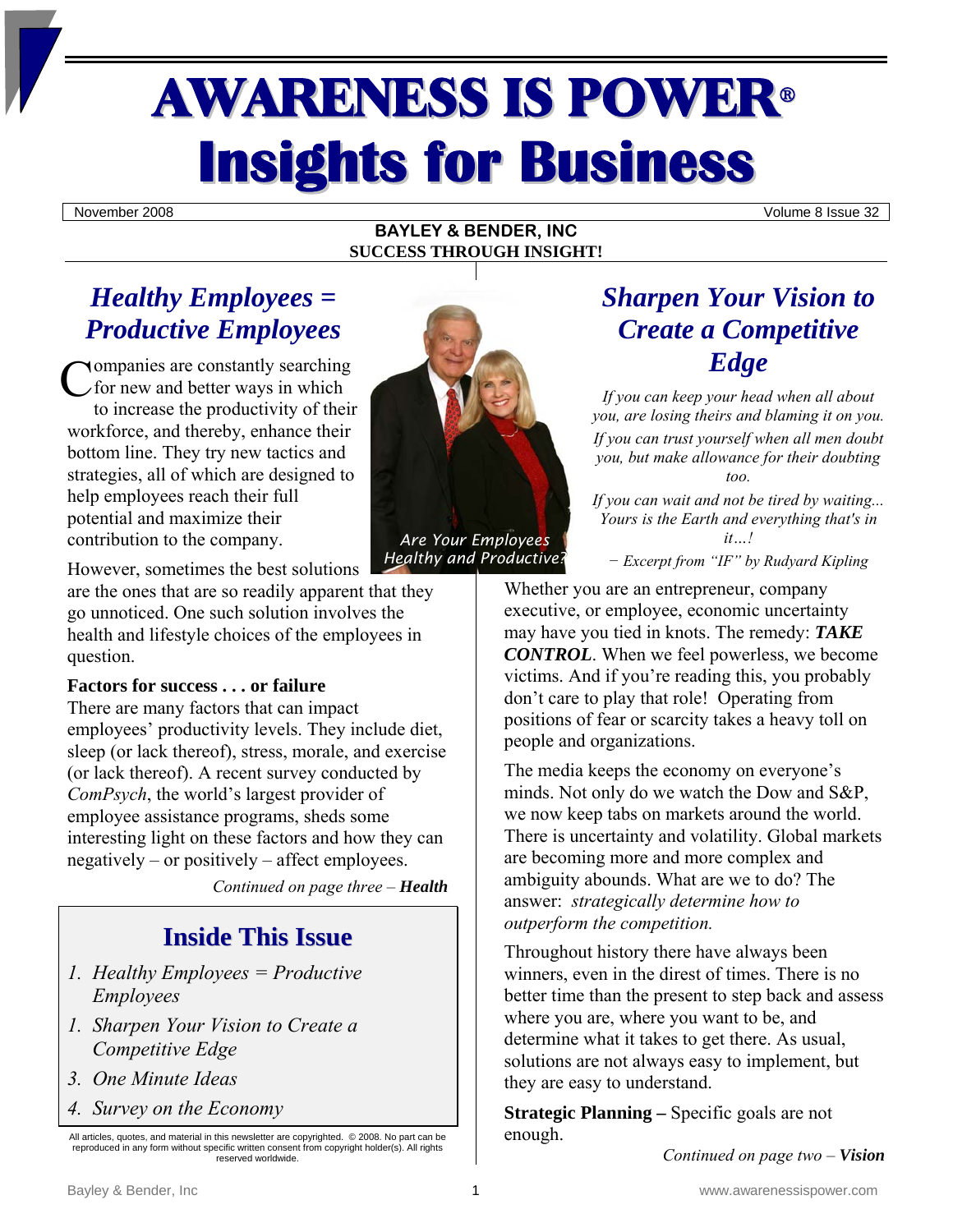#### *Continued from page one – Vision*

High performing people and organizations are disciplined. They have a systematic process for regular strategic thinking and business planning. They determine where they are going and how to get there. Do you have a plan with clear objectives? How well is it communicated to those who help you do what you do? To what degree, if any, do day-to-day operations mirror your plan?

Winners are proactive, not reactive. I was recently with a few hundred highly successful women entrepreneurs from across the country…Presidents of businesses

generating between \$2 million and \$200 million or more in revenues. The theme was innovation. It was loud and clear that



these women, these winners, were preparing for tomorrow. In fact, many are allocating *more* resources toward planning and innovation to ensure they are winners at the other end of this economic cycle.

In his book *"The Dip,"* Seth Godin asserts that the difference between great success and mediocrity lies in knowing what you want and determining whether it's time to quit or forge ahead. Are you doing the right things? Success is as much about what you stop doing as it is about doing the right things.

When the going gets tough, the tough get going. When it gets hard, we see the differences between superstars and others. Odds are most people will quit. People and organizations that thrive in adversity are scarce; therefore, they become more valuable.

Several years ago, I read the autobiography of Richard Branson, entrepreneur and founder of Virgin Airlines. What struck me was his philosophy on dealing with adversity…*rather than contract when faced with harsh conditions, expand out of it.* 

The fearful contract…they tighten their belts and look for every opportunity to cut costs. I call this managing the business one paper clip at a time.

*Continued on next column –* 

While competitors are searching under desks for paper clips and carefully returning each one to the supply closet, you can be thinking, planning, expanding and acting…moving forward and

crafting your own success.

Sharpen your vision to create your competitive edge. It takes highly focused strategic thinking,



intense business planning, and complete concentration on aligning everything in your organization toward clear, specific objectives. It will help to consider the following:

- ◆ Do you need to review, refine or even develop your vision for the future?
- What are you good at? Why do you do what you do? Are you passionate about it?
- $\blacklozenge$  Is the road you're currently on the one most likely to carry you to your ultimate vision?
- What assumptions was your current business plan based on? To what degree does the price of gasoline, interest rates, food costs, and other economic, market or social changes impact your ability to achieve your objectives?
- ◆ Are your business goals still valid?
- What 3 to 5 things are most critical to your accomplishments? Do you need to develop different behaviors, attitudes and habits for success in those critical areas?
- $\triangle$  Are you/your organization aligned to make maximum benefit of the people and processes necessary to create and retain loyal customers?

#### *There Are Always Winners, No Matter What The Conditions…Will It Be You?*

*Reprint permission granted by author Allison Darling, President of ManagementConcepts, Inc. All rights reserved worldwide.*

*The problems of this world cannot possibly be solved by skeptics or cynics whose horizons are limited by the obvious realities. We need men who can dream of things that never were.*  ─ John F. Kennedy, 35th U.S. president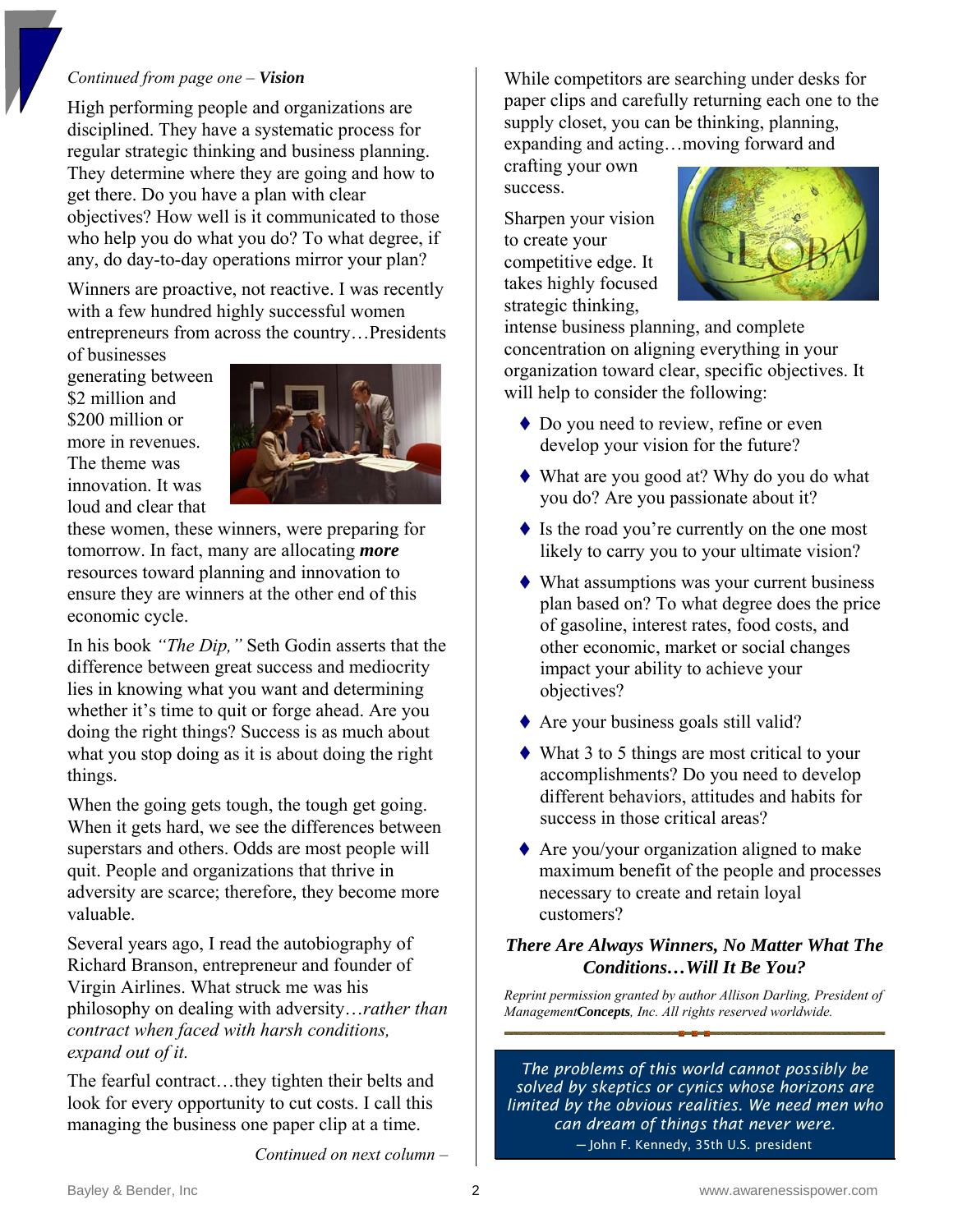#### *Continued from page one – Health*

*ComPsych* surveyed more than 1,000 employees across the United States during the timeframe of January 1 through February 15, 2008. The survey involved companies of all sizes and those operating in a variety of different industries. Overall, the survey was quite extensive and unearthed a wealth of data. However, in the interest of brevity, we'll address a few of the more important findings, as they relate to

the factors listed above.

• **Diet** – Of employees with balanced diets, 73% reported having high levels of productivity and 50% reported having high levels of energy.



- **Stress** Approximately 70% of employees with poor diets had high levels of stress. In addition, 76% of employees participating in no physical activity reported a high level of stress.
- **Exercise** Over 65% of physically active employees reported high productivity levels, and 67% reported high energy levels, as well.
- **Morale** Of course, as you might imagine, the three factors listed above can have a profound impact on morale. About 55% of very active employees reported having high morale, and 51% of workers with ideal weight reported the same.

#### **The power of promotion**

So . . . what does all of this mean? You might be thinking to yourself, *"I already knew this. It doesn't help me any!"* Or perhaps you're thinking that you can't force employees to be healthy, so this information constitutes a moot point at best.

But that would be underestimating the power of promotion. There is plenty that a company can do to build and cultivate a corporate culture that promotes a healthy lifestyle. While it's true that you can't force an employee to make healthy choices, you can make it **easier** for them to make those choices. That's why it's imperative for company officials to analyze their culture and ask some tough questions:

- Does our culture promote health and well being?
- Do we make it easy for employees to make healthy choices during the workday . . . or difficult?
- How much more productive could we be through promotion and other health-related programs and initiatives?

The evidence is indisputable. Healthy employees are productive employees, but it even goes beyond that. They're **happy** employees, as well, and that combination is almost impossible to beat – especially by your competition.

*Copyright protected, Sorrell Associates, LLC all rights reserved worldwide. ©Gary Sorrell – www.NewsletterVille.com* 



#### Security Minute – Opt Out for Mailings

Are you tired of receiving all those "credit card of the month, loan, insurance, etc." applications in your home mail? Are you shredding and simply NOT tossing them in the trash? Are you concerned about identity theft and worried that an unscrupulous person could be filling those out, getting credit in your name, and at the same time ruining your credit?

To opt out from all three credit bureaus providing your information to those "legitimate" requestors, you can either call the following number or simply go to the website to opt-out from receiving Firm Offers for 5 years or Opt-Out permanently.

1-888-567-8688 or <www.optoutprescreen.com>

## OptOutPrescreen.com

*In the middle of every difficulty lies opportunity* ─ Albert Einstein

Don't miss next month's issue. **Subscribe now!** 

#### **AWARENESS IS POWER®** *Insights for Business*



2024 Powder Mill Rd Silver Spring, MD 20903 Tel: 301-439-8317

E-mail: [aip@awarenessispower.com](mailto:aip@awarenessispower.com)

Visit Our Web Site at: [www.awarenessispower.com](http://www.awarenessispower.com/)

12 **Issues For Only \$97**